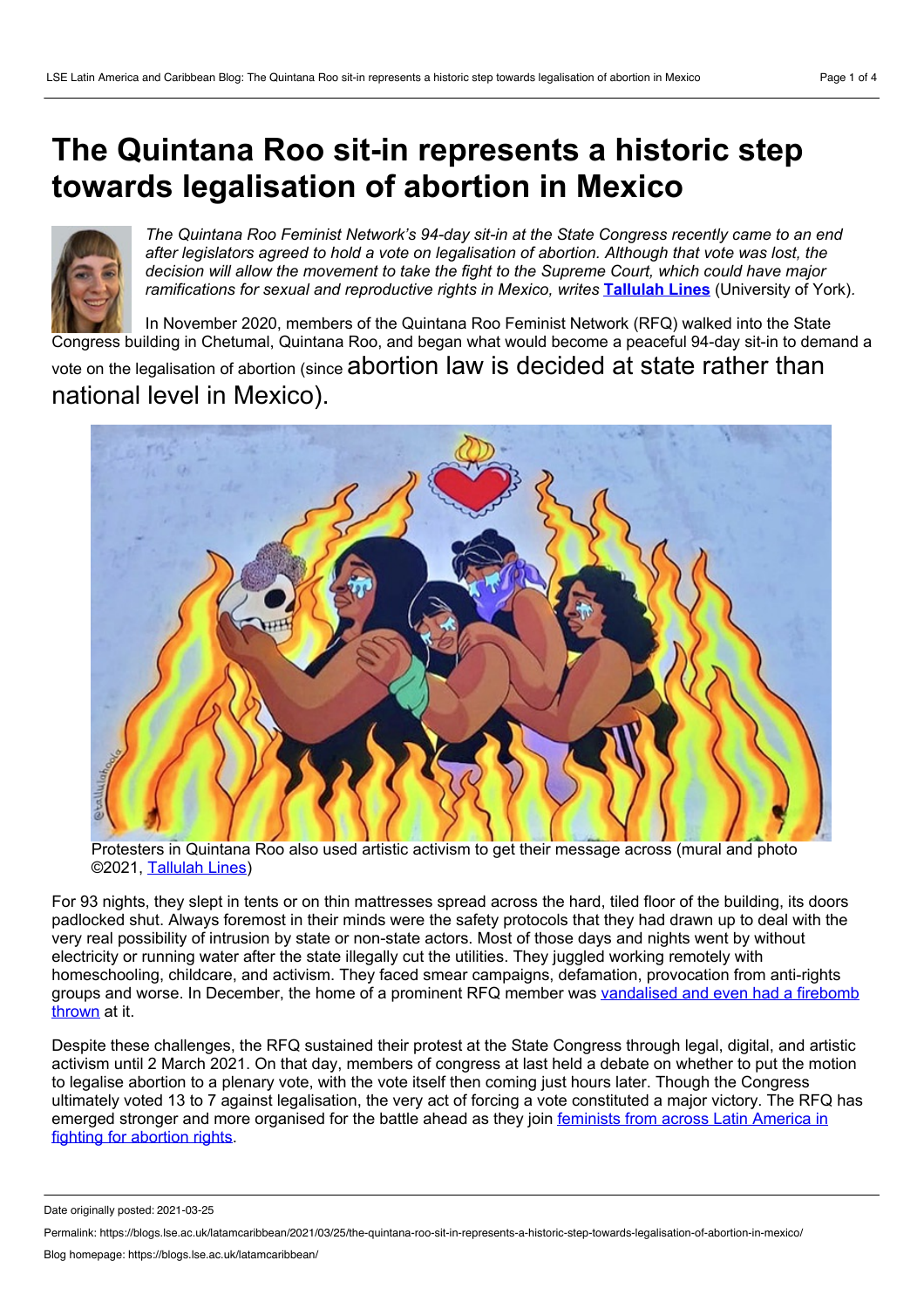## **Sexual and reproductive rights in Quintana Roo**

Deciding how, when, and if we want children is a [human](https://www.unfpa.org/pcm/node/17849) right that should be guaranteed for all women and adolescents. Yet most girls and women in Latin America do not have access to safe, legal, and free abortion. Neither do they enjoy equal access to contraception or comprehensive sexual education. In the most extreme cases in Mexico – and elsewhere in the Americas – women face [imprisonment](https://www.bbc.com/mundo/noticias-america-latina-36863185) for having miscarriages, and girls as young as nine can be forced to give birth even though abortion is legal for cases of rape across most of Mexico.

In Quintana Roo, the situation is especially worrying. The state has had the highest level of teenage [pregnancy](https://salud.qroo.gob.mx/revista/revistas/21/4.pdf) in the country for the last 11 years, and rates have only been [increasing.](https://www.poresto.net/quintana-roo/2020/10/5/quintana-roo-entre-los-estados-con-mas-casos-de-abuso-sexual-216035.html) In 2020, more cases of rape and human trafficking were reported in Quintana Roo than in any other Mexican state. During the first six months of 2020, cases of human trafficking in Quintana Roo increased by 265%, pushing it up from seventh to first place in this inglorious ranking.

## **Mexican feminism and the conservative backlash**

The RFQ protest took place in the context of a feminist movement that is going from strength to strength in Mexico. So much so, in fact, that feminist activism has even been described as the country's principal opposition [movement](https://www.washingtonpost.com/es/post-opinion/2021/03/07/8m-2021-protestas-feminismo-movimiento-opositor-mexico/?fbclid=IwAR1hE33y3TW5UGo1SwqdyrARINjW27z51hj5Gq35j96ezLhCS2YuDLUVE48). Within this movement, important gains are being made for women's reproductive rights. Crucially, abortion was [decriminalised](https://nacla.org/news/2019/10/03/oaxaca-abortion-decriminalization-green-tide) in Oaxaca in 2019, making it the second state (after Mexico City in 2007) to allow abortion under any circumstance within the first trimester. Elsewhere in Latin America, Argentina finally legalised abortion in December 2020, although this is only the beginning of the fight to guarantee women's [reproductive](https://blogs.lse.ac.uk/latamcaribbean/2021/01/27/argentinas-legalisation-of-abortion-is-only-the-beginning-of-the-battle-for-reproductive-rights-in-latin-america/) rights in that country.



Riot police protect temporary barriers covered in the names of femicide victims during a protest in Mexico City on 8 March 2021 (clicksdemexico/Shutterstock.com)

But as feminist movements gain rights for women, anti-rights actors are determined to cut them back. In August 2020, for example, the Supreme Court [rejected](https://www.jurist.org/news/2020/08/mexico-supreme-court-refuses-to-uphold-injunction-decriminalizing-abortion-in-veracruz/) an appeal filed by feminist collectives and human rights organisations in Veracruz which would have forced the state legislature to legalise abortion, with major repercussions for the rest of the country. In 2016, the then governor of Veracruz, Javier Duarte, ordered that the state's [constitution](https://www.animalpolitico.com/2020/07/corte-despenalizacion-aborto-veracruz-ola-verde/) be changed to protect life from the moment of conception.

Date originally posted: 2021-03-25

Permalink: https://blogs.lse.ac.uk/latamcaribbean/2021/03/25/the-quintana-roo-sit-in-represents-a-historic-step-towards-legalisation-of-abortion-in-mexico/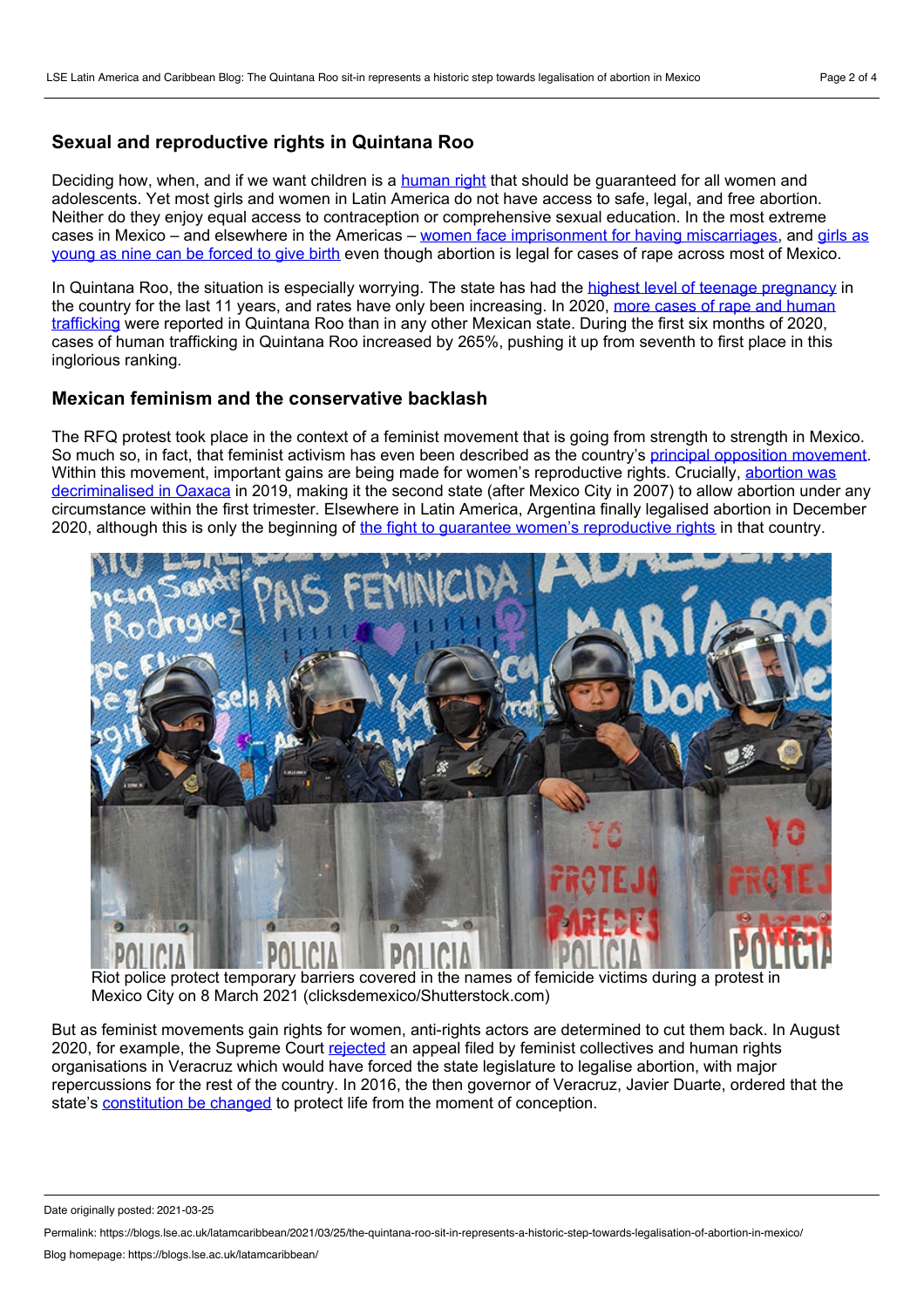In Puebla, a sit-in that began three days before the Quintana Roo protest had to be abandoned after just 25 days due to threats against a member of the feminist collectives involved (Siempre Viva and Coordinadora Feminista). As a result of the feminists' action, however, the state legislature has committed to a vote on decriminalising abortion in April 2021, though only time will tell if they make good on their promise.

There are indications that attempts could be made to restrict rather than improve women's reproductive rights in Quintana Roo as well. Congress originally agreed to debate the motion for legalisation on 24 February, but this was abandoned due to congress members' repeated attempts to stall the discussion. Some even tried to edit the proposal in order dilute women's rights even further: one legislator suggested that a woman should be legally obliged to continue a pregnancy if the potential father was opposed to its termination, but thankfully this proposal was rejected.



Women's rights protesters make themselves heard outside the State Congress of Quintana Roo during a debate on the legalisation of abortion (©2021, Pamela Berlanga)

## **From Quintana Roo to the Supreme Court**

In the end, RFQ agreed that they would terminate their sit-in once the motion to legalise abortion had been debated by the state legislature. And so at 9pm on 2 March, following a frenzied dash to remove their belongings, dozens of feminists gathered outside on mattresses and blankets to watch a livestream of the vote projected on to the walls of the State Congress.

Despite the negative outcome of the vote, RFQ members were jubilant. They reminded the crowd that for five years [Congress](https://www.facebook.com/siempreunidasPlaya/posts/3885152061580113) had refused to even debate the motion of legalising abortion. The goal of the sit-in was primarily to ensure that this debate happened, because the negative vote in the plenary session has a positive consequence: RFQ can and will file an [appeal](https://www.facebook.com/siempreunidasPlaya/posts/3888840311211288) arguing that the Quintana Roo State Congress acted unconstitutionally by denying women's rights, and so the motion will move up to Mexico's Supreme Court.

Far from being over, the campaign to guarantee the rights of Mexico's women and girls through free, safe, and legal abortion is only just beginning.

Date originally posted: 2021-03-25

Permalink: https://blogs.lse.ac.uk/latamcaribbean/2021/03/25/the-quintana-roo-sit-in-represents-a-historic-step-towards-legalisation-of-abortion-in-mexico/